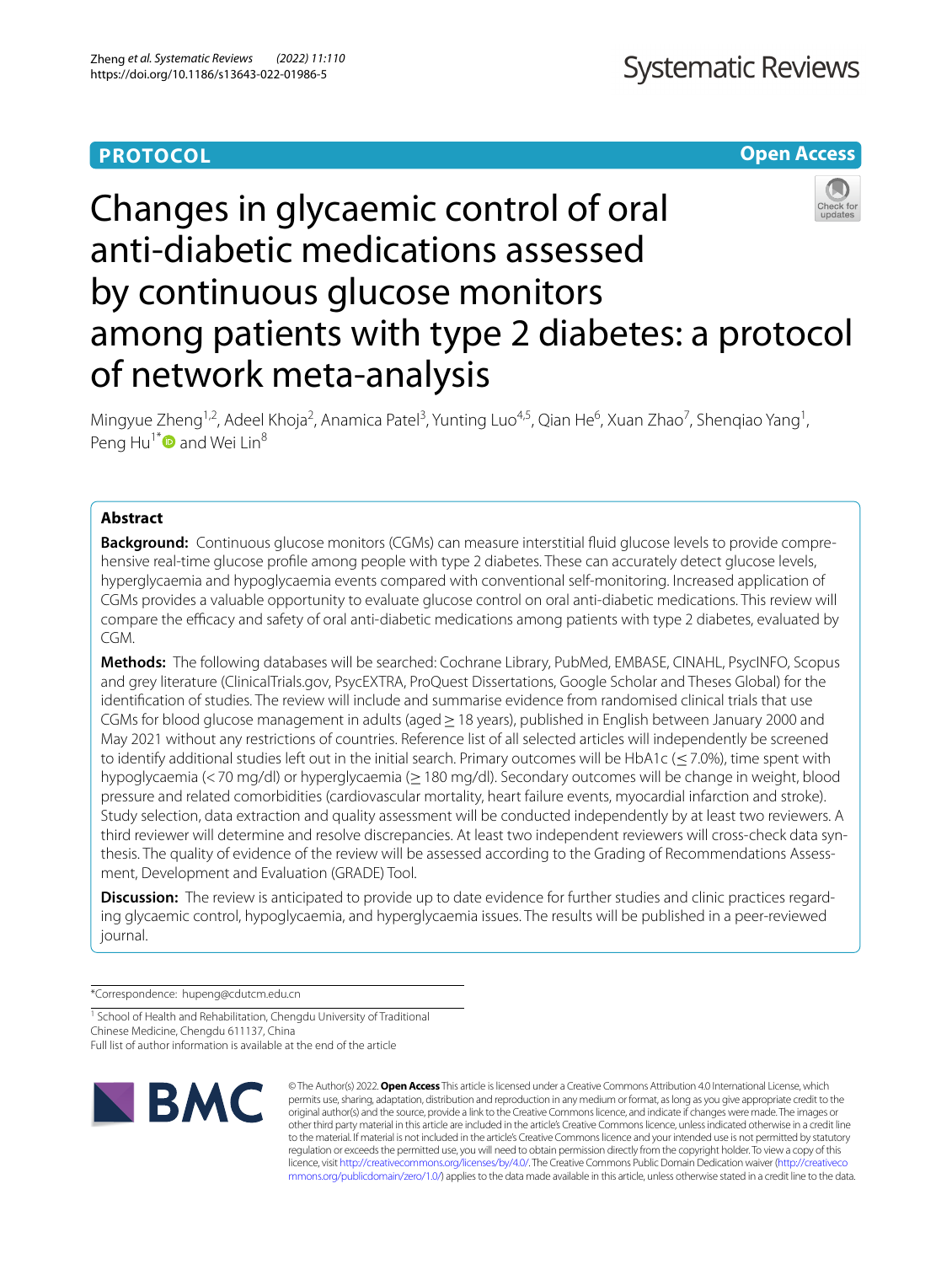#### **Trial registration:** PROSPERO [CRD42020188399](https://www.crd.york.ac.uk/prospero/).

**Keywords:** Oral anti-diabetic medications, Continuous glucose monitor, Health technology assessment, Diabetes management, Systematic review

## **Background**

Diabetes is a progressive and chronic disease characterised by elevated blood glucose levels. Globally, the total number of patients with diabetes (aged 20–79 years) is expected to increase to 642 million by 2040 [\[1](#page-5-0)]. Around 95% of patients with diabetes have type 2 diabetes mellitus (T2D), and the majority of patients with T2D have to take medications lifelong [\[2](#page-5-1)]. Blood glucose control is the most crucial part of diabetes management, and lifestyle modifcation and pharmacological therapy are suggested for diabetes treatment and should be reviewed every three months [[1,](#page-5-0) [3](#page-5-2)].

Existing guidelines and evidence recommend metformin as frst-line treatment, sulfonylurea as second-line treatment (or frst-line treatment if metformin is contraindicated) and insulin as third-line treatment [\[3](#page-5-2)[–5](#page-5-3)]. Increasing evidence have suggested that anti-diabetic medications (ADMs) reduce the incidence of long-term complications, hospital admission, and mortality among patients with diabetes  $[6]$ . Evaluating the efficacy of short and long-term glycaemic changes of ADM have long been debated along with the increase demand of patient-centered diabetes treatment. For example, dipeptidyl peptidase-4 (DPP-4) inhibitors and sodium-glucose co-transporter 2 (SGLT-2) inhibitors have a low risk of hypoglycaemia; in contrary, sulfonylureas and thiazolidinediones may cause weight gain [[3\]](#page-5-2). For example, hypoglycaemic events lead to an increased risk of cardiovascular disease and mortality in patients with T2D [\[7](#page-5-5)]. Therefore, it is crucial to evaluate existing evidence of the drug efects in terms of better drug selection and diabetes control.

CGM has become a useful assessment tool for realtime glucose monitoring in clinical and public diabetes management settings. It has been used to accurately detect hyperglycaemia and hypoglycaemia since 2000 [[8–](#page-5-6)[10\]](#page-5-7). Many randomised controlled trials (RCTs) [\[4](#page-5-8), [11,](#page-5-9) [12\]](#page-5-10) have used this new technology to monitor blood glucose control and side efects with oral ADM [i.e., metformin, sulfonylurea, SGLT-2 inhibitors, glucagon-like peptide 1 (GLP-1) agonists, and DPP-4 inhibitors] among adults with T2D. Compared with fngertip tests, using CGM can more accurately monitor the real-time glucose changes, refect glycaemic changes and the efectiveness of traditional and new drugs.

The measurement of hypoglycaemia with the conventional fngertip blood glucose measurement method has a large error and is often ignored. With the development of science and technology, CGMs have presented

excellent abilities in glucose management because of their accuracy and professionalism. Especially in the past decade, many RCTs have used CGM as an assessment tool to monitor real-time glycaemic changes of oral ADM with excellent feasibility and precision [\[11](#page-5-9), [13,](#page-5-11) [14](#page-5-12)]. Therefore, it is necessary to perform a network meta-analysis (NMA) of those RCTs based on their results reported by CGMs. This evaluation tool can measure all index fuctuations in real-time and provide more detailed evidence of glycaemic changes.

Regarding glucose reduction, an NMA of 29 RCTs published in 2012 found that biphasic insulin, GLP-1 analogues and basal insulin were classifed as the top 3 drugs of HbA1c reduction [[15\]](#page-5-13). However, another NMA of 301 clinical trials found that there were no signifcant diferences in the associations between any of nine available classes of ADM alone or in combination (metformin, sulfonylurea, thiazolidinediones, DPP-4 inhibitor, SGLT-2 inhibitor, basal insulin, basal-bolus insulin, α-glucosidase inhibitor, GLP-1 receptor agonist) and the risk of cardiovascular or all-cause mortality among patients with T2D [\[12](#page-5-10)].

However, the previous NMA of drug efectiveness of glucose control did not consider the impact of using a diferent assessment tool. In this sense, the implementation of CGM is an objective and sensitive assessment tool, if the included studies used traditional fngertips to measure blood glucose, it is easy to ignore the fuctuations of hypoglycaemia and hyperglycaemia. The use of diferent assessment tools would be an issue of heterogeneity if the included studies compared the outcomes of glucose levels collected by diferent methods (GCM detected or self-reported relevant event). Therefore, it is necessary to perform an NMA of oral ADM assessed by CGMs. This evaluation tool can measure all index fuctuations in real-time and provide more advance evidence. In practice, clinicians can choose various drugs based on guidelines and specifc situations, but it is crucial to provide evidence generated by CGMs to make an optimal choice of glucose control.

Therefore, this review aimed to conduct an NMA to build a comprehensive profle of glycaemic control by diferent oral ADM based on CGM assessments and reports, especially the management of hypoglycaemic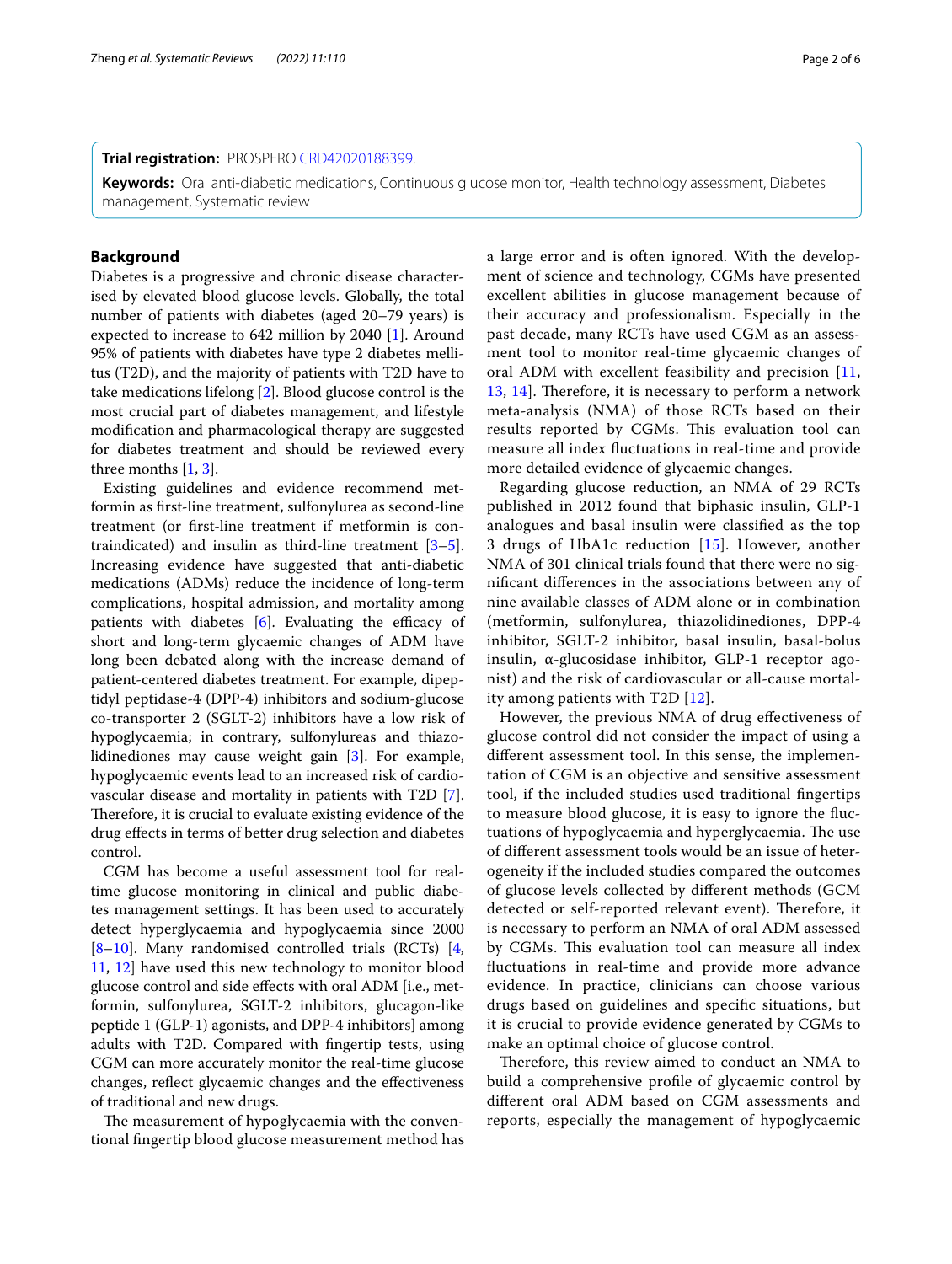and hyperglycaemic symptoms, to provide a reference for T2D management.

## **Methods**

## **Research aim and design**

This review aimed to compare the efficacy and safety of oral anti-diabetic medications among patients with T2D, evaluated by CGM. The protocol has been registered in the International Prospective Register of Systematic Reviews (PROSPERO) CRD42020188399. This protocol was developed based on the Preferred Reporting Items for Systematic Review Protocols (PRISMA-P) Statement Preferred Reporting Items for Systematic Review and Meta-Analysis Protocols (Table S[1\)](#page-4-0)  $[16]$ . The PRISMA-NMA will be used to further direct the systematic review [[17\]](#page-5-15). Additionally, this protocol will guide the actual systematic review and NMA. Any deviations while conducting this review will be stated including the reasons for the changes made in the methods of the fnal published systematic review.

## **Eligibility criteria**

This review has been designed according to the Population-Intervention-Comparators-Outcomes-Study design (PICOS) framework. Overall, RCTs involving adults with diagnosed T2D on any oral ADM as the intervention group and placebo/routine care as the control group, and having outcomes assessed by CGM will be part of this review. Studies comparing diferent types of ADM, assessed by CGM will also be included.

Inclusion criteria are as follows:

- a) Adults diagnosed with T2D (diagnostic criteria including the American Diabetes Association or World Health Organization or national guidelines); and
- b) T2D of at least 8 weeks duration

Exclusion criteria are as follows:

- a) Adults aged<18 years;
- b) Other types of diabetes (i.e., gestational diabetes mellitus or idiopathic diabetes or type 1 diabetes);
- c) Patients in hospital or intensive care unit associated with serious conditions; or
- d) Non-RCT studies, non-T2D, follow-up duration less than eight weeks, conference abstracts and duplicate studies.

The intervention group was defined as patients who were taking the following oral ADMs according to the category (A10B) of ADMs on the Australian Pharmaceutical Benefts Scheme [[18](#page-5-16)] and other Food and Drug Administration (FDA) approved oral ADMs. Traditional classes: oral insulin, biguanides (e.g. metformin), sulfonylureas (e.g. glibenclamide, gliclazide, glimepiride and glipizide); New classes: Alpha glucosidase inhibitors (e.g. acarbose), thiazolidinediones (e.g. pioglitazone), DPP-4 inhibitors (e.g. alogliptin, linagliptin, saxagliptin, sitagliptin and vildagliptin), GLP-1 analogues (e.g. dulaglutide, exenatide and semaglutide), SGLT-2 inhibitors (e.g. dapaglifozin, empagliefozin and ertuglifozin). All eligible medications will be considered as drug classes, and RCTs comparing the same drug class will be excluded, such as comparing diferent brands of metformin. For example, RCTs of intraclass comparisons of SGLT-2 inhibitors and GLP-1 analogues will be considered meeting the eligibility criteria because of its variable efects on cardiovascular end-point [[19\]](#page-5-17). ADMs were withdrawn, are no longer available, or are not used in clinical practice were not eligible (i.e. albiglutide, rosiglitazone and taspoglutide). The defnition of comparisons or control group used for this review is (a) placebo; (b) routine care; or (c) any other ADM (different with intervention drugs). The minimum duration of intervention and follow-up should be at least 3 weeks.

## **Information sources and search strategy**

We will identify trials through systematic searches of the following bibliographic databases:

Cochrane Library Central Register of Controlled Trials, PubMed, EMBASE, CINAHL, Cochrane Library, Scopus, grey literature (ClinicalTrials.gov, PsycEXTRA, ProQuest Dissertations, Google Scholar and Theses Global). We will also manually search for international trial registries, websites of regulatory agencies (U.S. FDA and Australian Pharmaceutical Benefts Scheme to fnd registered studies but have not published studies), pharmaceutical companies and critical scientifc journals in the feld. When there are some unpublished data in some approved projects/studies, we will contact the authors if necessary. We will keep the FDA data separate and the published data so there is a pair of meta-analyses.

To reduce the publication bias because of the selective availability of data, especially in drug research, we will include grey literature (i.e. non-published, internal or non-reviewed articles, repositories) after reviewing the title and abstract accordingly. Additionally, the reference list of identifed systematic reviews, NMA and RCTs will also be updated to identify if references or bibliographies include relevant studies that can be included for the review (cross-referencing). We have developed a preliminary search strategy for PubMed (Table [S2](#page-4-1)) through discussions with a medical librarian experienced in conducting systematic database searching (R F, the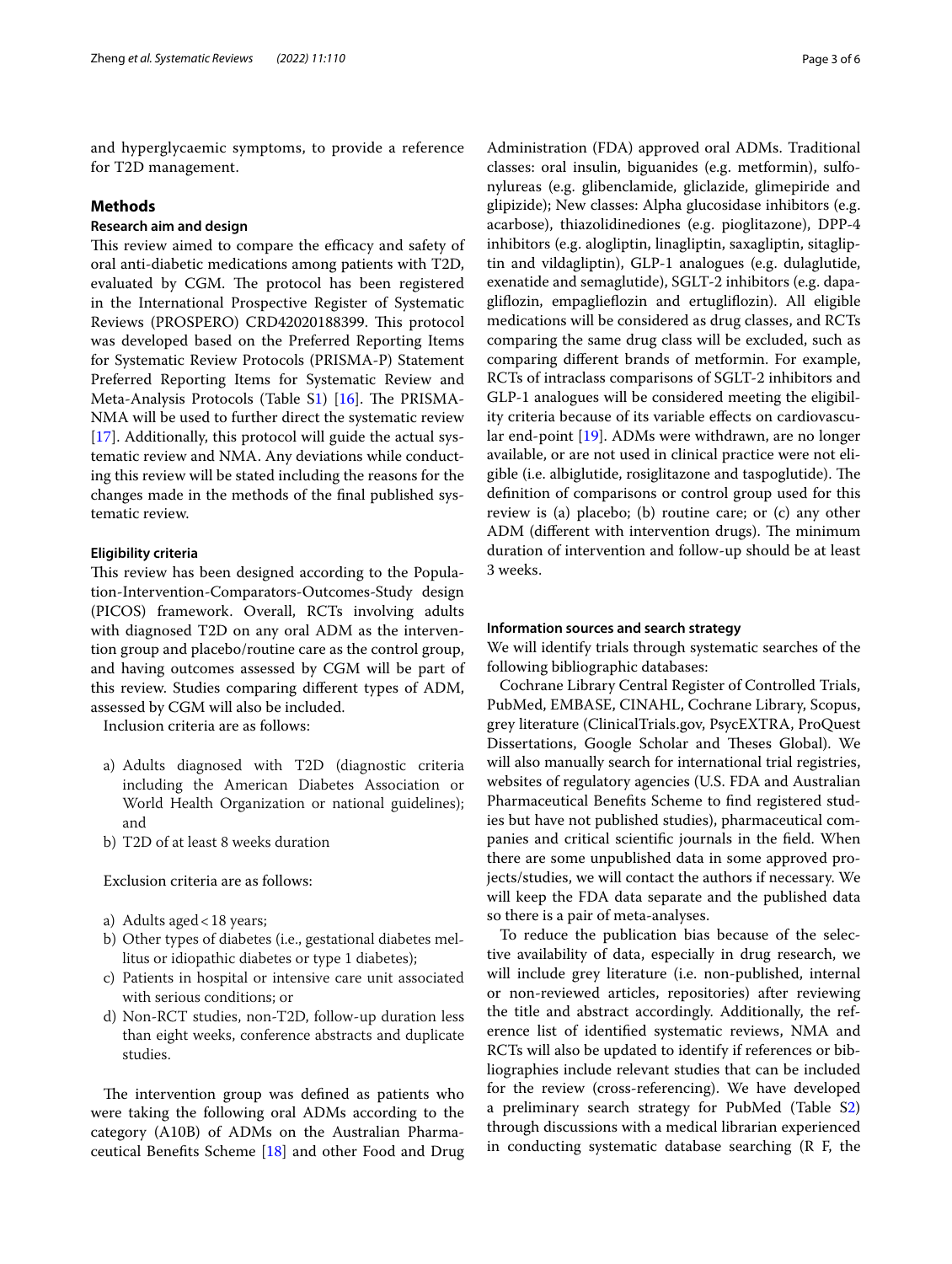University Liaison Librarian at the University of Adelaide). These will be adapted for use in other databases.

#### **Study selection**

We will use citation management software (Endnote X9) to manage all studies exported from all the databases. After de-duplication, the pairs of reviewers (MZ, YL, AK, AP, QH, WL, XZ or PH) will screen the titles and abstracts independently using Covidence [\(https://www.](https://www.covidence.org) [covidence.org](https://www.covidence.org)). The full-text of nominated studies will be screened at least twice by two diferent independently reviewers mentioned above based on the pre-defned eligibility criteria using Endnote X9. The process of study screening and selection will be reported according to the PRISMA flow diagram [\[20](#page-5-18)] (Table S[3\)](#page-4-2).

## **Data extraction and management**

We will extract data at all time points of intervention for each outcome, then preferentially chose time points reported consistently across studies. Data will be screened and extracted in pairs. A data extraction form covering the information on population, intervention, comparison and outcome measures will be designed based on the guidelines for data extraction and synthesis by the Joanna Briggs Institute  $[21]$  $[21]$ . To ensure the reliability of the data extraction process, the data extraction form will be pilot tested by two independent reviewers (MZ and AK). To be specifc, we will extract data in the sequence of the form about characteristics of the studies to be included in the current study (including author, publication year, country, sample size, duration of diabetes, patient's baseline, clinic history, basic treatment, and intervention/treatment duration). Primary outcomes will be HbA1c ( $\leq$  7.0%), time spent with hypoglycaemia  $\left($  < 70 mg/dl) or hyperglycaemia ( $\geq$  180 mg/dl). Secondary outcomes will be change in weight, blood pressure and related comorbidities (cardiovascular mortality, heart failure events, myocardial infarction and stroke). Continuous variables will be demonstrated as mean values, standard deviations (SD), standard errors, or 95% confdence interval (CI) as and where applicable, whereas categorical variables will be expressed as frequencies and percentages (%), odds ratio (OR) with 95% CIs. We will evaluate duplicate publication, assess all available data simultaneously, maximising the extraction of data for a bias assessment precisely. Authors will be contacted by emails to acquire missing or relevant material of their publications if necessary.

## Risk of bias assessment

Two reviewers (MZ and AK) will independently evaluate the quality of each study that meet the inclusion criteria for the systematic review. Conficts will be resolved by a third author (PH or AP). The latest revised Cochrane's risk of bias tool will be used for evaluating the quality of RCTs  $[22]$  $[22]$ . The following seven constructs will be evaluated as low, moderate, and high risk of bias or unclear risk of bias: random sequence generation, allocation concealment, blinding of personnel and participants, blinding of outcome assessors, incomplete data, selective reporting and other potential risks (Table S[4](#page-4-3)).

## **Strength of evidence**

The strength of evidence of the NMA will be assessed as follows: risk of bias, inconsistency, indirectness, imprecision (random error) and publication bias based on the Grading of Recommendations Assessment, Development and Evaluation (GRADE) tool [\[23](#page-5-21)]. GRADE will be used to evaluate the certainty of evidence. To avoid the limitations of NMA, the following suggested framework for evaluating NMA: (a) the critical role of indirect comparisons; (b) the contributions of each piece of direct evidence to the NMA estimates of efect size; (c) the importance of the transitivity assumption to the validity of NMA; and (d) the possibility of disagreement between direct evidence and indirect evidence [\[24](#page-5-22)]. Moreover, two reviewers (QH and YL) will independently evaluate the strength of evidence for each outcome. Any disagreement at this stage will be discussed and resolved by a third reviewer (WL). The summary table of the quality of all included RCTs will be presented following the GRADE principle.

## **Data synthesis and statistical analysis**

If the quantitative units are expressed diferently analysis will be reported using standardised mean diferences (SMD) or mean diferences if the units are similar with respective 95% CIs. Categorical variables will be analysed and reported using odds ratio with its respective 95% CIs. To explore the consistency of the direct and indirect evidence, we will compare the results by Bayesian NMA with the results of Bayesian meta-analysis with in the same analytical framework.

In this review, the amount of heterogeneity will be assumed as the same or similar settings for all treatment comparisons. The transitivity assumption will be evaluated by comparing the distribution of clinical and methodological variables that could be considered as efect modifiers  $[25]$ . The consistency will be evaluated by the design-by treatment test, and by separating direct from indirect evidence [\[26\]](#page-5-24). Stata 16.1 will be used to analyse data. Mean diference with 95% CIs will be reported for similar units and standardised mean diference with 95% CIs for varying units.

We will combine the published and unpublished data to form a network and will be included in the meta-analysis. No data will be excluded based on publication status.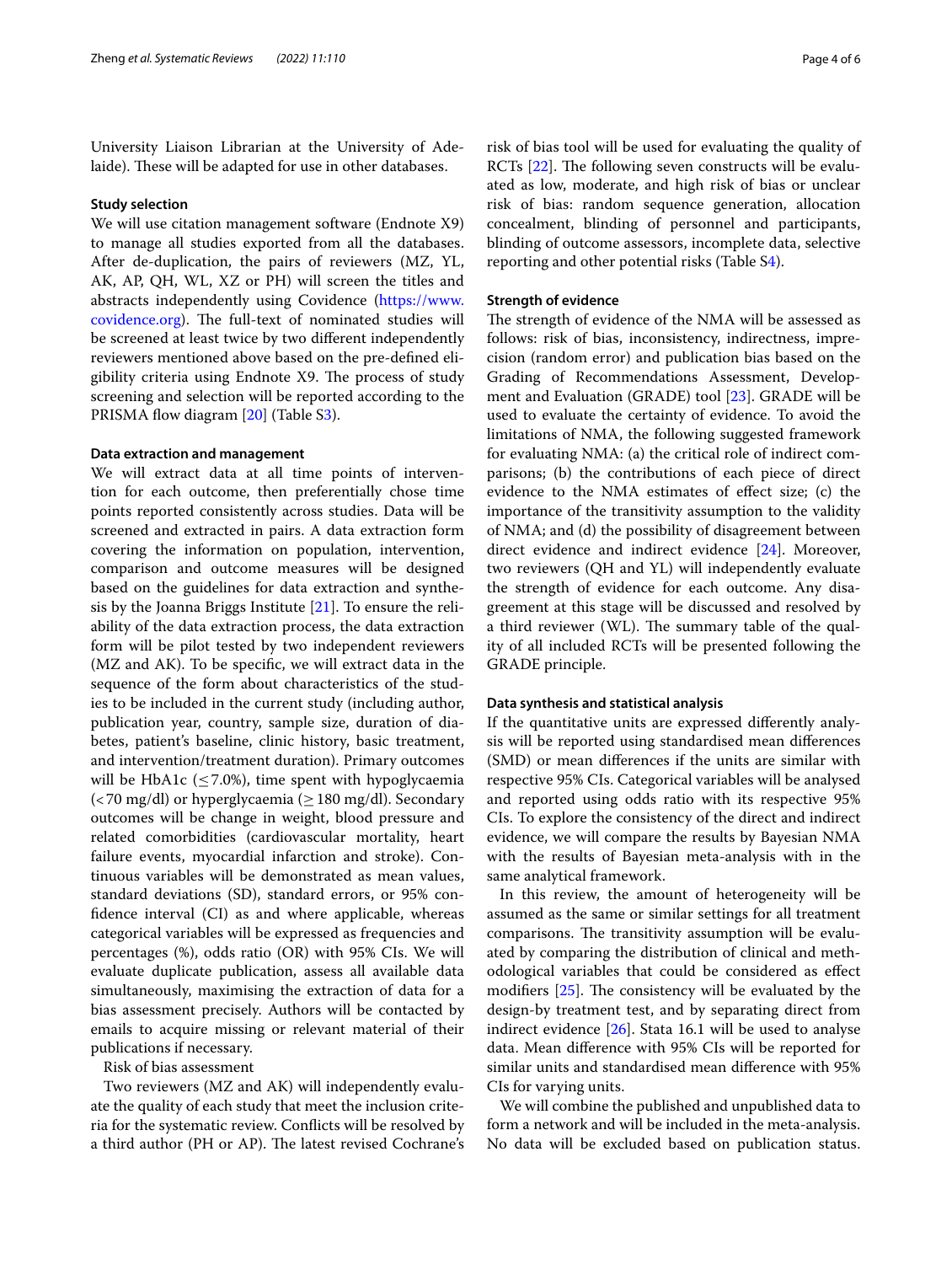Later, we will perform a sensitivity analysis on the published data only. Sensitivity analysis will be performed by adding or deleting studies to test the robustness of the choices made in the published RCTs if studies contributed to high heterogeneity. The heterogeneity (both clinical and statistical heterogeneity) will be described via reporting diferences in the study design and the characteristics of the study population, which will be deduced by the  $I^2$  statistics [[27](#page-5-25)]. In this sense, we will use  $I^2$  to evaluate statistical heterogeneity  $(I^2 \geq 50\%$  is considered as heterogeneous) [\[28](#page-5-26)]. We will adopt the random-efect model for meta-analysis if appropriate, such as over fve studies are included [\[29](#page-5-27)]. If the review includes suffcient RCTs with low variability among those studies, the following analysis of subgroups will be conducted: (a) efficacy of traditional classes of oral ADMs; (b) efficacy of new oral ADMs. A funnel plot will be plotted to evaluate publication bias if there are more than 10 RCTs included. In addition, Eggers' regression test will be used to statistically evaluate the asymmetry of the funnel plot. Additionally, the review will form the following metaregression analysis that will be conducted on whether baseline information such as HbA1c, gender, age and types of drugs afect the impact of CGM on HbA1c levels if heterogeneity is identifed. Regarding measurement inconsistency, a Bayesian framework and Markov Chain Monte Carlo (MCMC) [[30](#page-5-28)] will be performed by Win-BUGs (version 1.4.3) using MCMC packages. MCMC will be used to estimate the posterior distribution for treatment comparison. The frequentist meta-analysis and meta-regression analysis will be conducted in Stata 16.1.

## **Discussion**

Accurate regulation of blood glucose remains the top priority in the management of T2D. An NMA in this area is required to analyse the efectiveness of glucose control and hyperglycaemia and hypoglycaemia events detected by CGMs among adults with T2D. Besides, it will also analyse the subgroups by comparing the direct and indirect evidence among various ADM types to help further improve diabetes medication management. Our results will be used to inform healthcare providers, policymakers, T2D patients and family members of the relative efectiveness of traditional and new classes of oral ADMs. We will implement rigorous and evidence-based knowledge and translation strategies to ensure that our results will reach key stakeholders such as pharmacists, doctors, and patients.

This review and NMA will have some strengths. To improve the quality of the review, a pre-defined method will be used based on the Cochrane Handbook for Systematic Reviews of Interventions [[25\]](#page-5-23). Moreover, the strength of evidence will be assessed based on GRADE [[31\]](#page-5-29). In addition, direct and indirect evidence from different drug interventions or placebos will be assessed jointly and individually, so that the review will provide sufficient evidence to compare the efficacy of different anti-diabetic drugs through CGM as an assessment tool. Therefore, risks of random error and systematic error of the review will be avoided [[32\]](#page-5-30). Moreover, this network meta-analysis will take place within the multi-disciplinary review team with the expertise in epidemiology, clinical nursing, biostatistics, public health, dietetics and primary care.

A potential limitation or bias of this systematic review could be that we will only include studies that evaluate the efectiveness and safety of ADM assessed by CGM because our research interests focus on glucose fuctuations, especially hypoglycaemia and hyperglycaemia. The review is anticipated to provide up to date evidence for further studies and clinical practice regarding efectiveness and glucose control regarding hypoglycaemia and hyperglycaemia issues.

#### **Abbreviations**

CGM: Continuous glucose monitoring; T2D: Type 2 diabetes; ADM: Oral antidiabetic medications; RCTs: Randomised controlled trials; HbA1c: Glycosylated haemoglobin; DPP-4: Dipeptidyl peptidase-4 inhibitors; SGLT-2: Sodiumglucose co-transporter 2 inhibitors; GLP-1: Glucagon-like peptide 1 agonists; FDA: Food and Drug Administration; NMA: Network meta-analysis; GRADE: Grading of Recommendations Assessment, Development and Evaluation Tool; PROSPERO: International Prospective Register of Systematic Reviews; PRISMA: Preferred Reporting Items for Systematic Reviews and Meta-analyses; PICOS: Population-Intervention-Comparators-Outcomes-Study design; SD: Standard deviation; CI: Confdence interval; MCMC: Markov Chain Monte Carlo.

## **Supplementary Information**

The online version contains supplementary material available at [https://doi.](https://doi.org/10.1186/s13643-022-01986-5) [org/10.1186/s13643-022-01986-5](https://doi.org/10.1186/s13643-022-01986-5).

<span id="page-4-1"></span><span id="page-4-0"></span>**Additional fle 1: Table S1.** Preferred Reporting Items for Systematic Review and Meta-Analysis Protocols 2015 (PRISMA-P-2015).

<span id="page-4-2"></span>**Additional fle 2: Table S2.** Logic Grid and preliminary search strategy for PubMed.

<span id="page-4-3"></span>**Additional fle 3: Table S3.** PRISMA-2009 Flow Diagram.

**Additional fle 4: Table S4.** Classifcation of randomised trails at low and at high risk of biases

# **Acknowledgements**

N/A.

#### **Authors' contributions**

MZ conceived and designed the study. MZ drafted the manuscript. MZ and WL have secured funding for this systematic review. MZ, YL, WL, AP, and AK designed the additional fles. MZ, YL, AK, QH, and WZ developed the search strategy. AP, AK, and YL carefully revised the protocol. PH, XZ, WL, and SY extensively revised the manuscript. All authors reviewed and approved the fnal manuscript as submitted and agreed to be responsible for all aspects of the work.